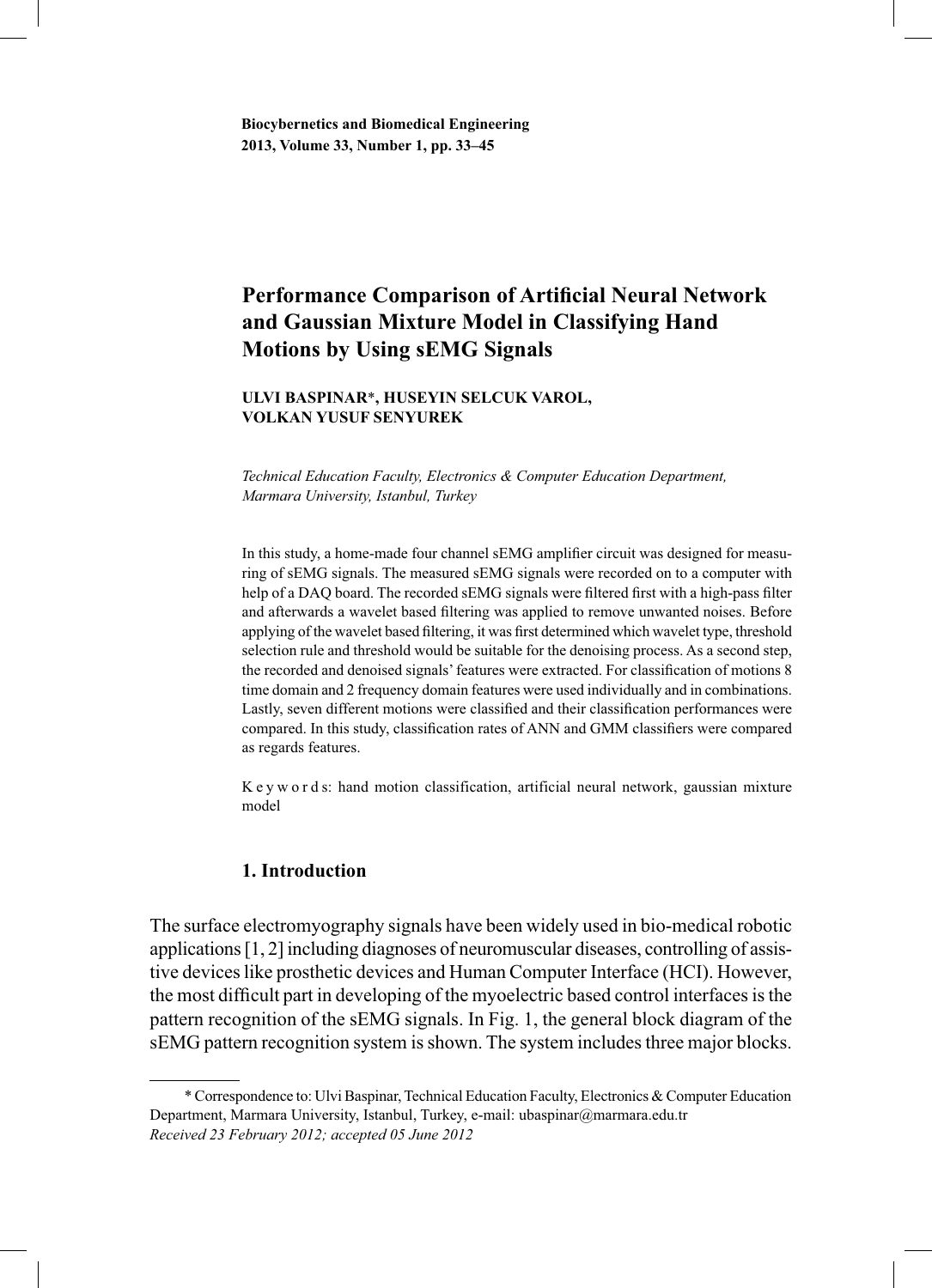The first is preprocessing and conditioning block. The second is feature extraction block and the third is pattern recognition block.

 Recording of biomedical signals from the body surface often contains a substantial noise component. This noisy signal can severely impair resolution of biomedical recordings. Major types of noise, artifact and interference in recorded sEMG signal are electrode noise, electrode and cable motion artifact, power line interference, thermal noise derived from electronic amplification systems and other electrical signals produced by heart and nervous system [3]. Conventional filtering techniques such as low pass, high pass and band pass filtering can be used for reducing of line interference, thermal noise etc. or choosing a good electrode and instrument can reduce unwanted artifacts [4]. However, conventional methods can not remove random noise within the active EMG signal's spectrum band (20 Hz–500 Hz).



**Fig. 1.** The general block diagram of pattern recognition system

 Recently, novel methods such as wavelet and Empirical Mode Decomposition (EMD) have been successfully applied to noise removal from sEMG signals [5, 6]. Especially, wavelet based denoising methods provide more successful results [7].

 Another difficulty in pattern recognition is selecting the right features. Many researchers have used time domain and time-frequency domain features in their applications and studies [8–10]. While, in 1970s, mean absolute value and variance [11] were used as feature, after 1990s Hudgins et al. [12] showed that there is a considerable structure in the myoelectric signal during the onset of a contraction and further works[13] demonstrated that transient EMG signals have a greater classification capacity than steady-state signals.

 Pattern recognition of the sEMG is essential in developing of myoelectric control based interfaces, so in order to achieve high recognition accuracy, a number of the EMG pattern recognition methods have already been proposed. Within these methods, artificial neural networks [12], fuzzy classifiers [8], wavelet transform based multistage recognition [14] and modern statistical classifiers [15], including Gaussian mixture models are most widely used classifying methods.

 Hudgins et al. [12] succeeded in classifying four gestures(elbow extension, elbow flexion, wrist pronation and wrist supination) which were measured at four subjects with 90% accuracy by the use of ANN. Chan et al.[8] used the same method as Hudgins et al. and the data sets from the same four subjects and achieved similar classification results to those reported by Hudgins's paper using Fuzzy classifier instead of ANN. In another study, realized by Yonghong et al. [15] six different motions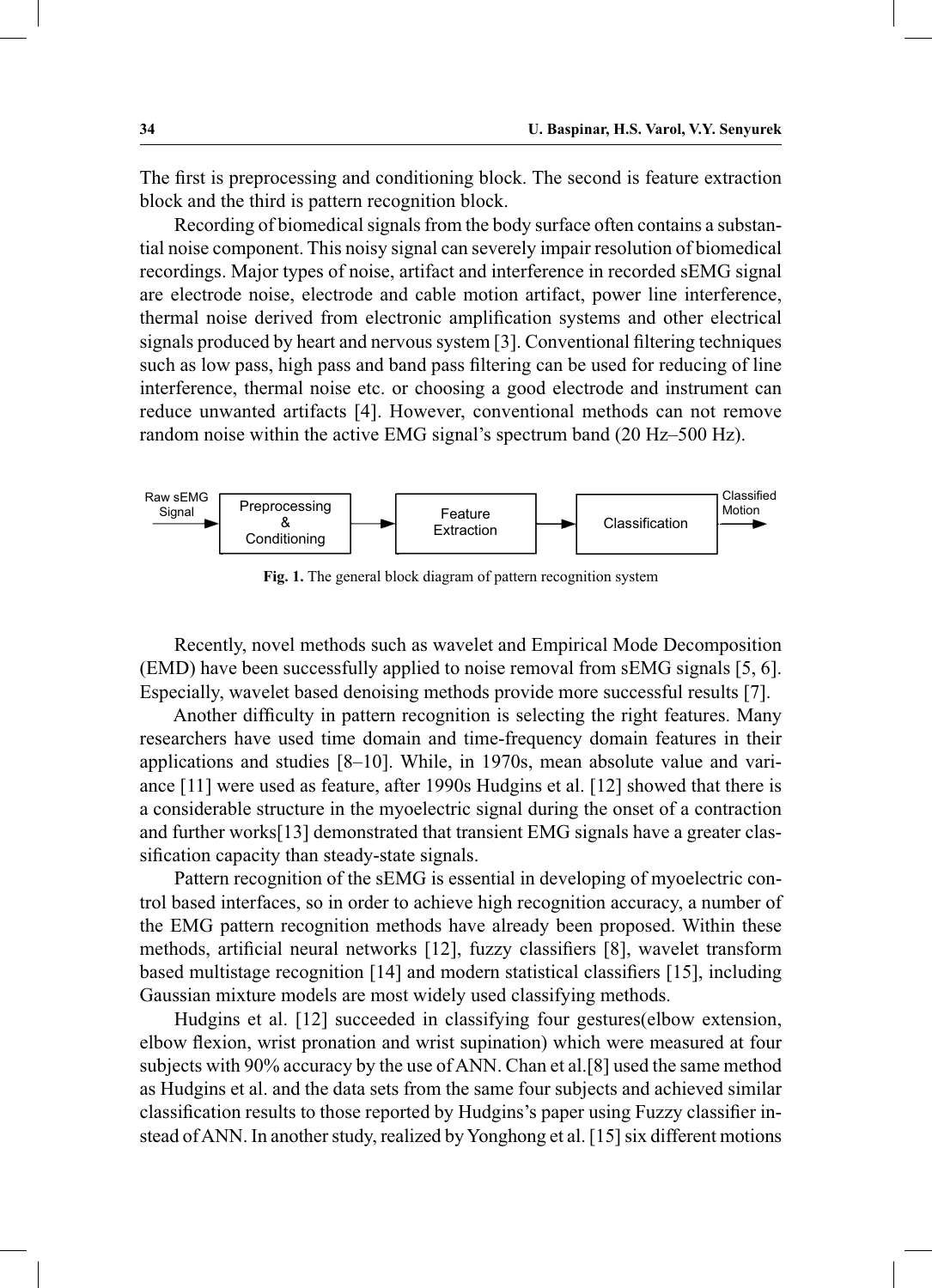(wrist flexion, wrist extension, forearm supination, forearm pronation, hand open, and hand close) have been classified using the GMM with the accuracy of 96%.

 In this study, we have performed classification of seven motions namely, hand open, hand close, spherical grasp, cylindrical grasp, precision hold, wrist supination and wrist pronation. For the classification of the motions two methods, ANN and the GMM, were used and their classification performances were compared with each other.

## **2. Materials and Methods**

The surface EMG signals were collected from four people aged from 21 to 30. Bipolar electrodes were placed over Brachioradialis, Flexor Carpi radialis, Flexor Carpi ulnaris and Flexor Digitorum muscles and the reference electrode on the wrist. The signals were acquired using a home-made four channel sEMG amplifier. AD 8295 precision instrumentation amplifier was preferred for the amplification of sEMG signals and the gain factor was set to 200. Figure 2 shows the schematics of the sEMG amplifier circuit that is used in the study. To suppress higher frequencies above 500 Hz, a two pole Sallen-Key low-pass filter was connected at the output of the amplifier. The filtering frequency of the low-pass filter can be adjusted by changing R1, R2 resistors and C1, C2 capacitors. The electrodes, used in the study were Ag/AgCl bipolar passive disposable electrodes (Myotronics Inc.) of 1mm diameter



**Fig. 2.** The schematic of the EMG amplifier circuit that is used in the application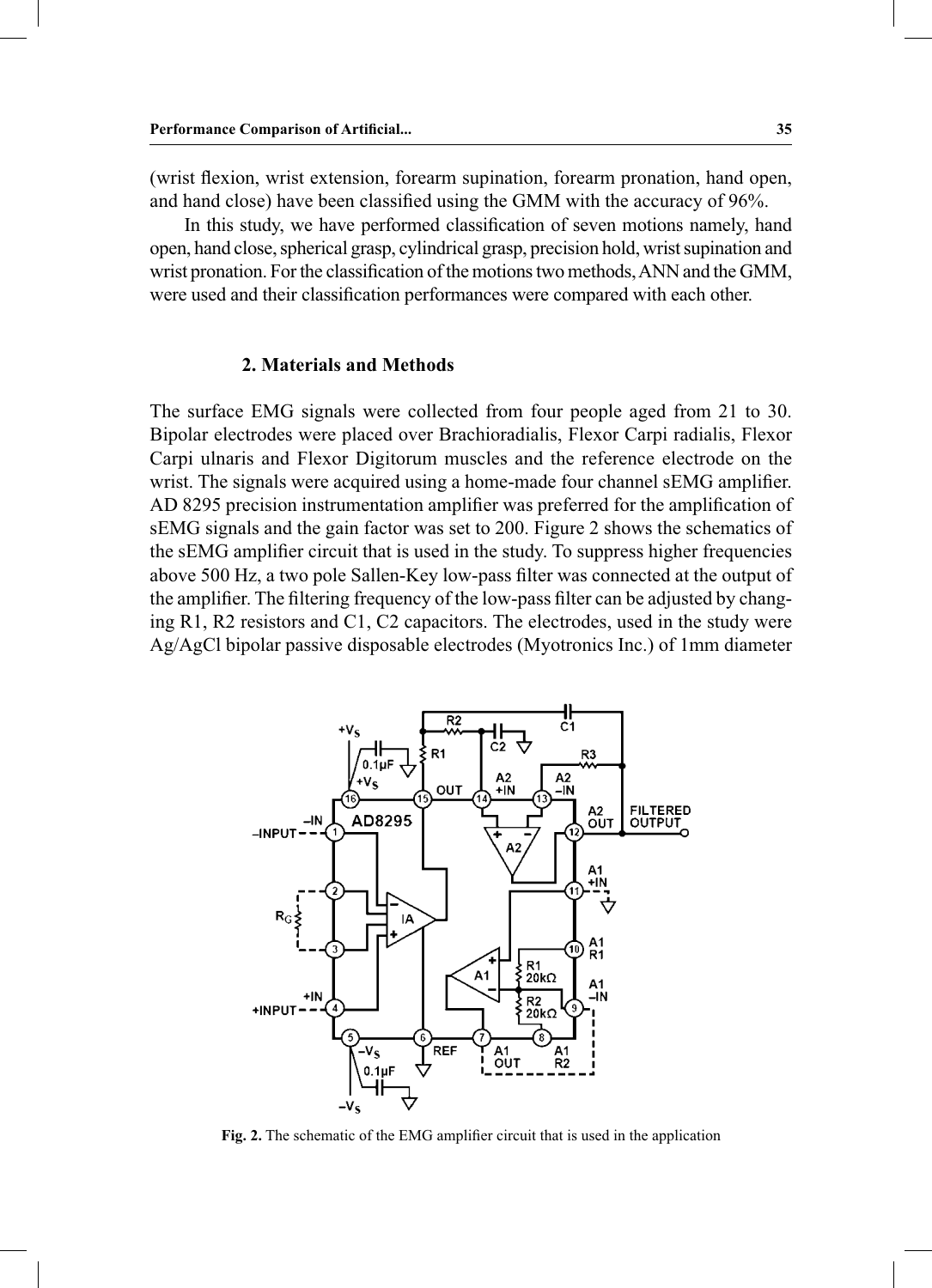and interelectrode distance of 20 mm. The real sEMG data was converted to digital data with help of a data acquisition card (I/O Tech Comp.) at 16 bits resolution with sampling frequency of 2000 Hz. A recorded sample signal measured over Brachioradialis muscle is shown in Fig. 3(a).



**Fig. 3**. (a) The sEMG signal recorded over Brachioradialis muscle during cylindrical grasp; (b) Highpass filtered state of the signal in Figure 3(a); (c) Denoised version of the signal in Figure 3(b) with bior1.1 wavelet at eight level

 Before placing the electrodes, the subject's skin was cleaned with 70% alcohol swab to remove any oil or dust from the skin surface.

 During the recordings the subjects were asked to perform seven different movements namely, hand open, hand close, spherical grasp, cylindrical grasp, precision hold, wrist supination and wrist pronation and each movement was repeated 20 times. A suitable resting time (5 min.) was given between recordings.

#### **2.1. Front-end Processing**

The front-end processing is a preprocessing step aimed at preparing of the data for feature extraction and classification. As a first step of the preprocessing, the sEMG signal is passed through high-pass filter with cut-off frequency of 20 Hz to remove Direct Current (DC) component from the measured signal (Fig. 3(b)). The second step is the denoising process. There are several modern methods for denoising of biomedical signals such as wavelet based denoising and EMD based denoising. The wavelet based denoising was chosen in this study because it provides a more robust solution.

 The wavelet denoising algorithm is an advanced signal processing method and it has drawn considerable amount of attention in removal of noise from continuous signals like sEMG signals [16, 17]. In the wavelet based denoising three parameters play important role. These parameters are wavelet type (haar, symlet, bior etc.), threshold selection rule (universal, SURE, minimax, hybrid) and threshold method (hard, soft).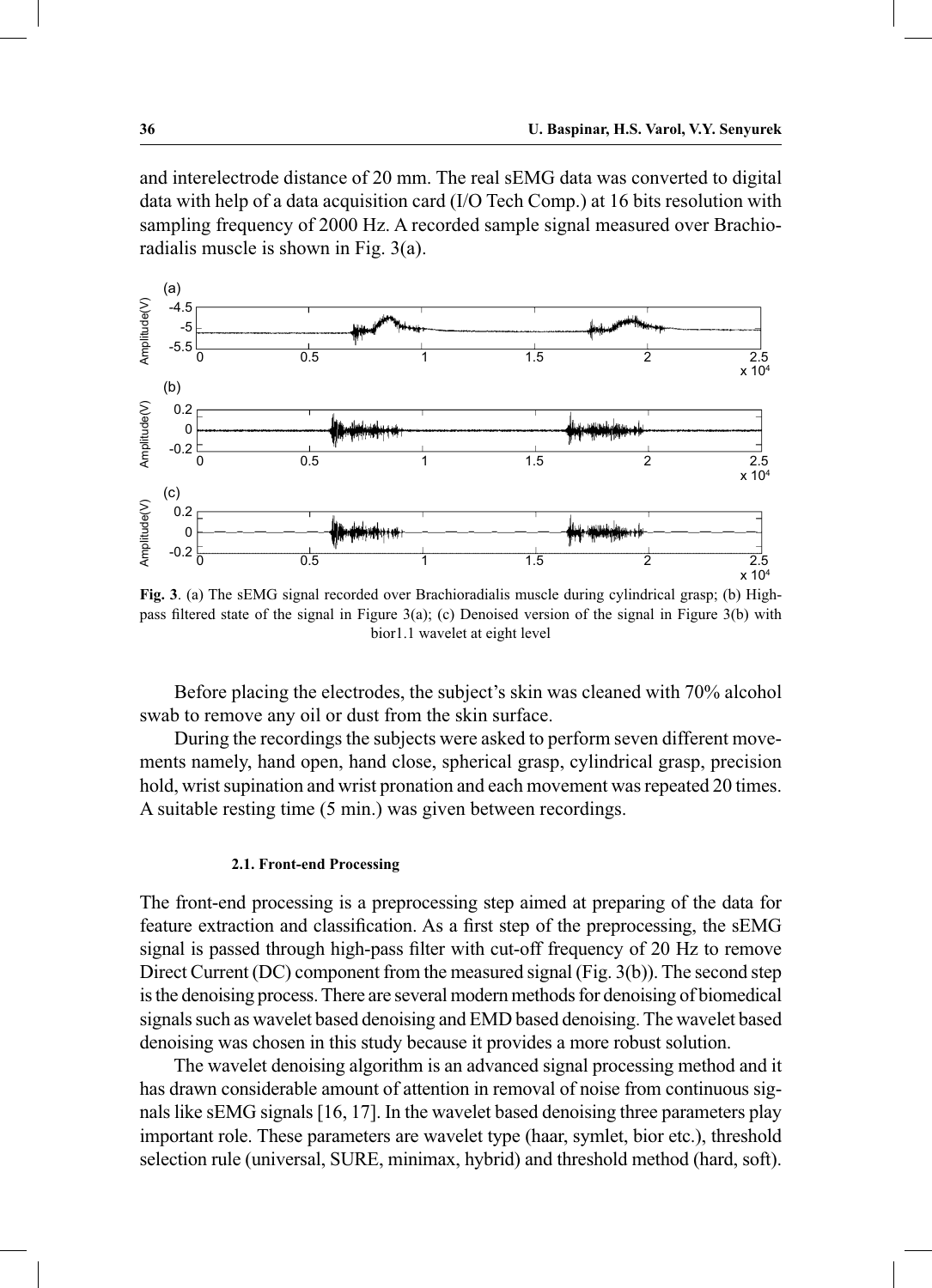So, in order to determine which wavelet type, threshold selection rule and threshold method gives better results in the sEMG denoising process, following study was performed. 0 dB white Gaussian noise was added to a synthetic sEMG signal in MATLAB. Then all combination of forty different wavelet types, four threshold selection rules and two threshold methods were applied to the noisy signal and the parameters that gave the best SNR (Signal-to-noise ratio) values were recorded. In order to verify the results the 0 dB white Gaussian noise was thirty times randomly added to the signal and the same process repeated. The results showed that the bior1.1 wavelet, the SURE threshold selection rule and the hard threshold method gave the best values (Fig. 4). The synthetic sEMG signal, the 0 db white Gaussian noise added signal and the synthetic sEMG signal denoised with the wavelet based technique are shown in Fig. 5(a), 5(b)



**Fig. 4.** The histogram of wavelets whose SNR's are above 8 dB at eighth level decomposition



**Fig. 5. (a)** Synthetic sEMG signal; **(b)** 0 db white Gaussian noise added synthetic signal in MATLAB; **(c)** Denoised Synthetic sEMG signal with wavelet based technique at eighth level decomposition using bior1.1 wavelet type, SURE threshold selection rule and hard threshold type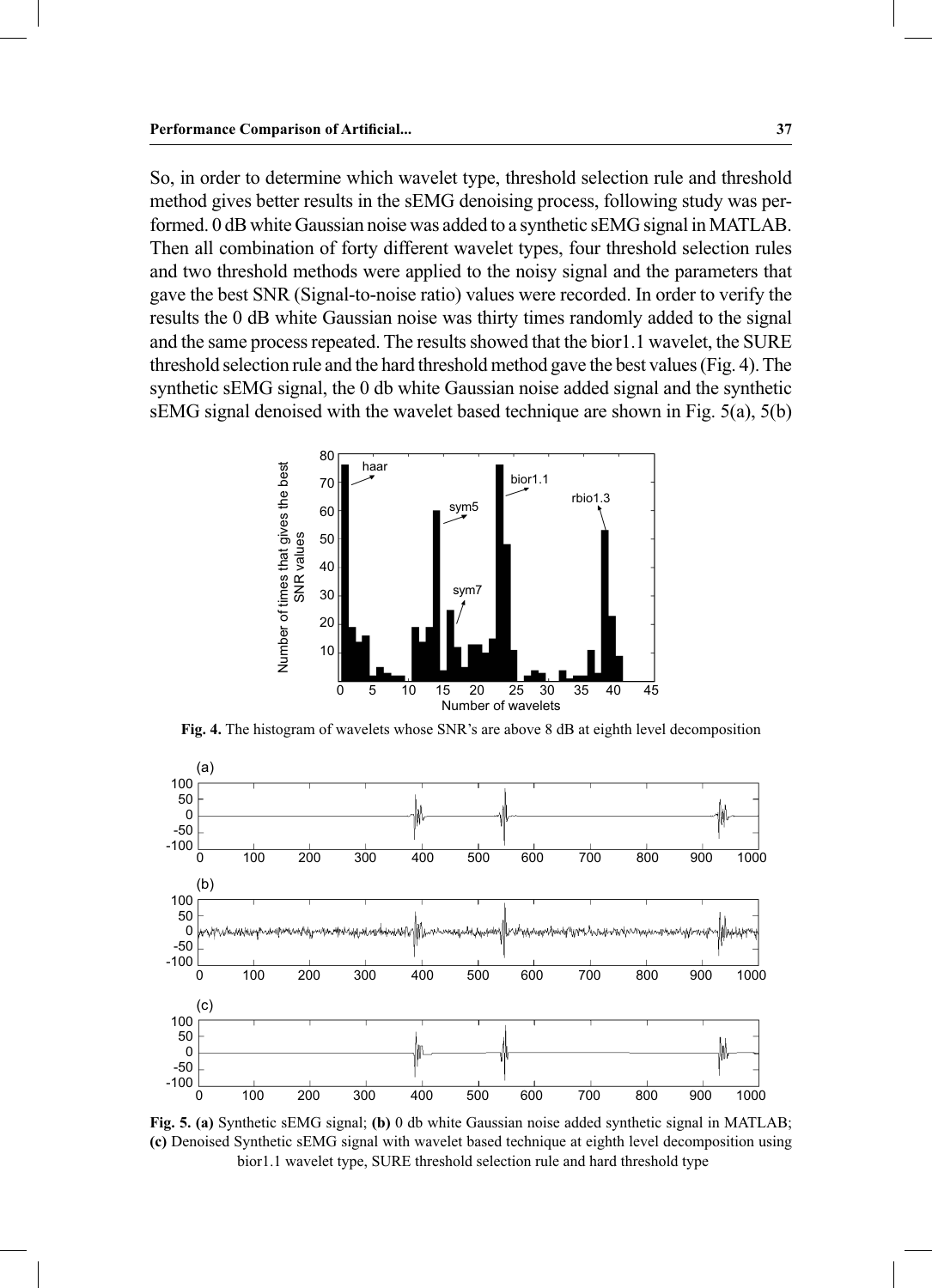and 5(c), respectively. In this study, we also used the wavelet based denoising technique. In the denoising process, the recorded signals were filtered with the bior 1.1 wavelet at eighth level by choosing the SURE threshold selection rule and the hard threshold method (Fig. 3(c)). For the last step of the preprocessing, each of the movements was separated for the GMM and the ANN training.

#### **2.2. Feature Extraction**

Any classifier's performance is based on numerous factors. One of such factors is the most appropriate choice of the feature set. The way in which we represent the sEMG signals for classification is very important. Generally there are two major approaches, namely, temporal approach and spectral approach to extracting of a feature. The methods used to extract a feature in this study were as follows: Mean Absolute Value(MAV), Willison Amplitude(WAMP), Zero Crossing(ZC), variance(VAR), Slope Sign Changes(SSC), Waveform Length(WL), Simple Square Integral(SSI), Amplitude of First Burst(AFB), Mean Frequency(MF) and Median Frequency(MDF) [16, 18]

#### **2.3. Classification**

In the study, an unsupervised learning and a supervised learning based classification methods were used. As the unsupervised based classification method the GMM, and as the supervised one ANN were chosen due to their higher classification rates in the sEMG signals.

#### *2.3.1. Neural Networks*

Artificial Neural Networks (ANNs) are non-linear mapping structures based on the function of the human brain. They are powerful tools for modeling, especially when the underlying data relationship is unknown.

 The designed ANN consist of three layers: input layer, hidden layer and output layer. The used feedforward backpropagation ANN architecture is shown in Fig. 6. ANN has 40 neurons at the input layer and 7 neurons at the output layer and we tested three different numbers of the hidden neurons (10, 20 and 30). Activation functions of the hidden layer and the output layer were selected as tansig and purelin separately.

 The signals, which were taken from four people during seven different hand movements from four channels, were processed for training and validation of ANN. For each channel 10 features were extracted. In the training session 70% (392 data set) of the processed signals was used and remaining 30% of the signals were used for testing of ANN.

 Training of ANN was realized by updating weight and bias values according to the Levenberg-Marquardt optimization algorithm [19] and gradient descent was used as the learning function.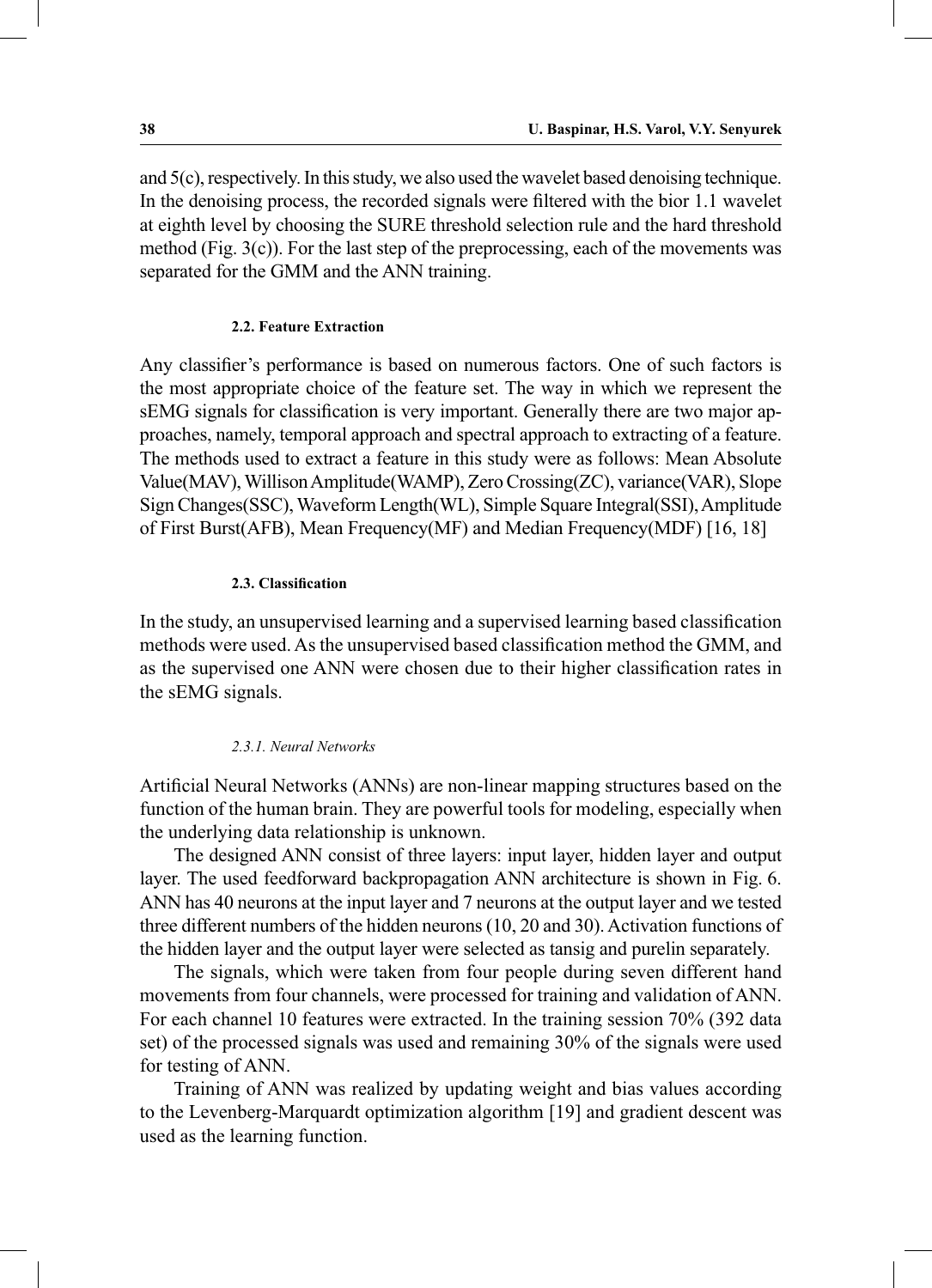

**Fig. 6.** The Feedforward Backpropagation ANN architecture

## *2.3.2. Gaussian Mixture Model*

 Gaussian Mixture Models (GMMs) are one of the well-known statistical methods for clustering. Gaussian mixture density is a weighted sum of M component densities.

$$
p(x | \lambda) = \sum_{i=1}^{M} \omega_i g(x | \mu_i, \Sigma_i).
$$
 (1)

A GMM model with M component is represented as in equation 1. Where, *x* is continuous data vector (measurements or features) with  $D$  dimension,  $\omega_i$ , are the mixture weights and  $g(x | \mu_i, \Sigma_i)$  ( $i = 1,...M$ ) are component densities. The complete Gaussian mixture density is parameterized by the mixture weights, the mean vectors and the covariance matrices. D-dimensional Gaussian component distribution with mean  $\mu$  and covariance matrix  $\Sigma$  is expressed as equation 2.

$$
g(x | \mu_i, \Sigma_i) = \frac{1}{(2\pi)^{D/2} |\Sigma_i|^{J/2}} \exp \left\{-\frac{1}{2} (x - \mu_i)^2 \Sigma_i^{-1} (x - \mu_i) \right\}.
$$
 (2)

Expectation Maximization (EM) algorithm provides a good solution for finding the right mixture-density parameters [20]. Also, in this study the EM algorithm was used for finding the GMM parameters.

 The GMM-based motion classification system, which is used in the study, is shown in Fig. 7.

 For the motion classification, each motion is represented by a GMM and is referred to by its model  $\lambda$  as shown in Fig. 7. There are seven GMM models in the system because of seven different motion are classified. The Gaussian mixture density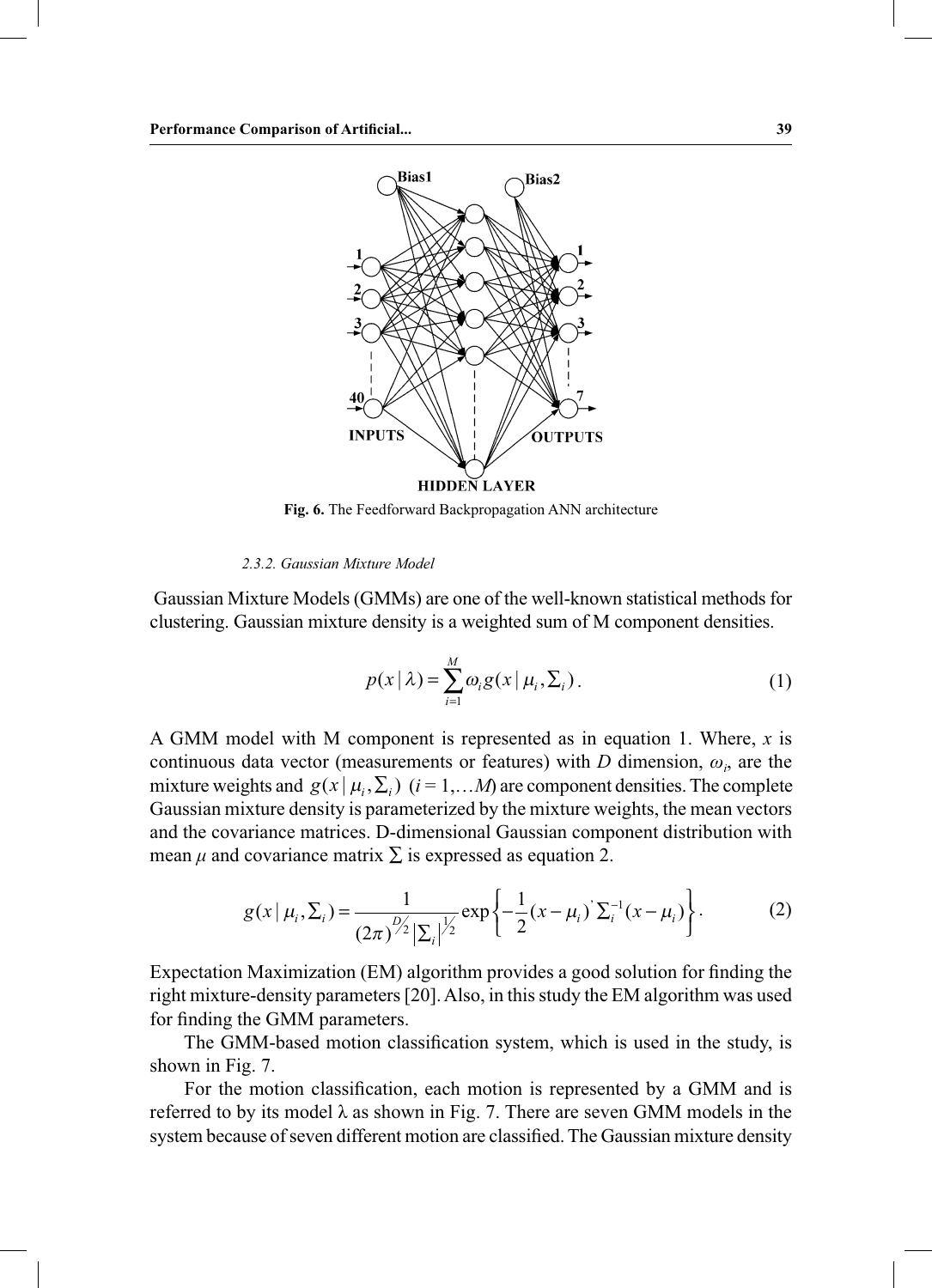

**Fig. 7.** The GMM-based motion classification system

for each GMM is  $P_{\lambda_1}, P_{\lambda_2}, \ldots, P_{\lambda_6}$ . The objective is to find the motion class which has the maximum a posteriori probability Pmax for a given feature set. For the training of the GMM the same features were used as for the ANN classification but in the GMM the features were normalized between 0-1. While getting the features, a nonoverlapping technique was used.

## **3. Results**

In order to test the classifiers, the training process was repeated 10 times using all extracted features and the mean values of the classification results were calculated. The results for the classification rates of the ANN and the GMM classifiers and the classification rates of each motion are shown in Table 1 and 2 separately.

 The best, the worst and the average classification rates of the classifiers are shown in Table 1. According to Table 1, the ANN classifiers gave better rates than the GMM classifier and the network that had 20 hidden neurons showed the highest performance with a 91.95% average classification rate compared to the others.

 In Table 2, the classification results are given according to the motion when all extracted features were used. The indicated motions are ordered as follows hand open, wrist pronation, precision hold, wrist supination, spherical grasp, cylindrical grasp and hand close. It can be seen from Table 2 that motions 1 (hand open) and 7(hand close) had the highest classification rates in the ANN and the GMM classifiers. ANN classified motions 2 (wrist pronation) and 5 (spherical grasp) with the lowest percentage, and the GMM had classified motions 4(wrist supination) and 5 with the lowest percentage.

 Using a vector consisted of less features is very important in real time application so in order to determine how the feature vectors affect the classification performance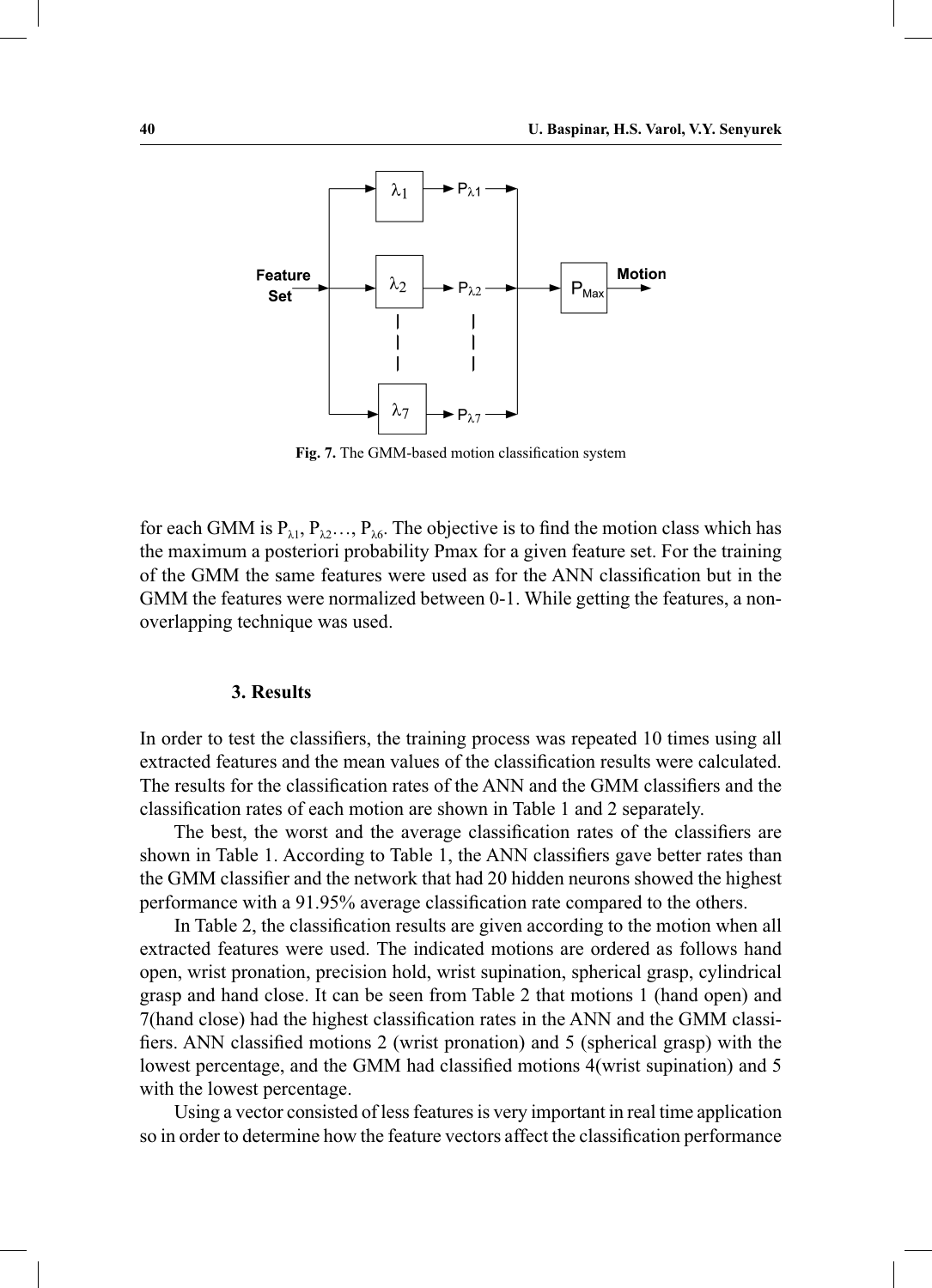| <b>Classifier</b> | <b>Test Accuracy (Percentage)</b> | <b>Number of Hidden</b> |         |                |
|-------------------|-----------------------------------|-------------------------|---------|----------------|
|                   | Max.                              | Min.                    | Average | <b>Neurons</b> |
| <b>ANN</b>        | 92.85                             | 81.6                    | 86.66   | 10             |
|                   | 95.42                             | 85.71                   | 91.95   | 20             |
|                   | 94.89                             | 83.45                   | 89.26   | 30             |
| <b>GMM</b>        | 83.05                             | 73                      | 80.33   |                |

**Table 1.** Classification rates of ANN and GMM

**Table 2.** Classification rates of each motion

|                           |                         | <b>Classification Rate(Percentage)</b> | Hidden  |         |                |  |
|---------------------------|-------------------------|----------------------------------------|---------|---------|----------------|--|
|                           | <b>Motion</b>           | Maximum                                | Minimum | Average | <b>Neurons</b> |  |
|                           | $\mathbf{1}$            | 100.00                                 | 82.14   | 94.64   |                |  |
|                           | $\overline{2}$          | 89.30                                  | 67.85   | 77.90   |                |  |
|                           | 3                       | 96.40                                  | 71.42   | 86.20   |                |  |
|                           | $\overline{\mathbf{4}}$ | 100.00                                 | 67.85   | 88.07   | 10             |  |
|                           | 5                       | 100.00                                 | 75.00   | 87.50   |                |  |
|                           | 6                       | 96.40                                  | 71.40   | 85.70   |                |  |
| Neural Network Classifier | $\overline{7}$          | 96.40                                  | 82.14   | 93.42   |                |  |
|                           | $\,1$                   | 100                                    | 89.28   | 96.42   |                |  |
|                           | $\overline{c}$          | 100                                    | 75      | 86.89   |                |  |
|                           | 3                       | 100                                    | 85.71   | 94.03   |                |  |
|                           | $\overline{\mathbf{4}}$ | 96.42                                  | 85.71   | 91.64   | 20             |  |
|                           | 5                       | 96.42                                  | 75      | 86.89   |                |  |
|                           | 6                       | 100                                    | 85.71   | 92.85   |                |  |
|                           | $\boldsymbol{7}$        | 96.42                                  | 82.14   | 92.25   |                |  |
|                           | $\mathbf{1}$            | 100                                    | 89.28   | 94.64   |                |  |
|                           | $\overline{c}$          | 92.85                                  | 71.4    | 80.92   |                |  |
|                           | $\mathfrak{Z}$          | 96.42                                  | 71.4    | 87.50   |                |  |
|                           | $\overline{4}$          | 92.85                                  | 75      | 85.71   | 30             |  |
|                           | 5                       | 96.42                                  | 75      | 88.67   |                |  |
|                           | 6                       | 96.42                                  | 67.85   | 88.07   |                |  |
|                           | $\overline{7}$          | 100                                    | 64.28   | 88.07   |                |  |
|                           | $\mathbf{1}$            | 85.71                                  | 66.67   | 82.85   |                |  |
|                           | $\overline{2}$          | 85.71                                  | 52.38   | 82.14   |                |  |
|                           | $\mathfrak{Z}$          | 85.71                                  | 52.38   | 80.9    |                |  |
| <b>GMM</b> Classifier     | $\overline{\mathbf{4}}$ | 80.95                                  | 66.67   | 76.28   |                |  |
|                           | 5                       | 71.43                                  | 38.10   | 68.45   |                |  |
|                           | 6                       | 80.95                                  | 47.62   | 79.56   |                |  |
|                           | $\tau$                  | 95.24                                  | 61.90   | 90.47   |                |  |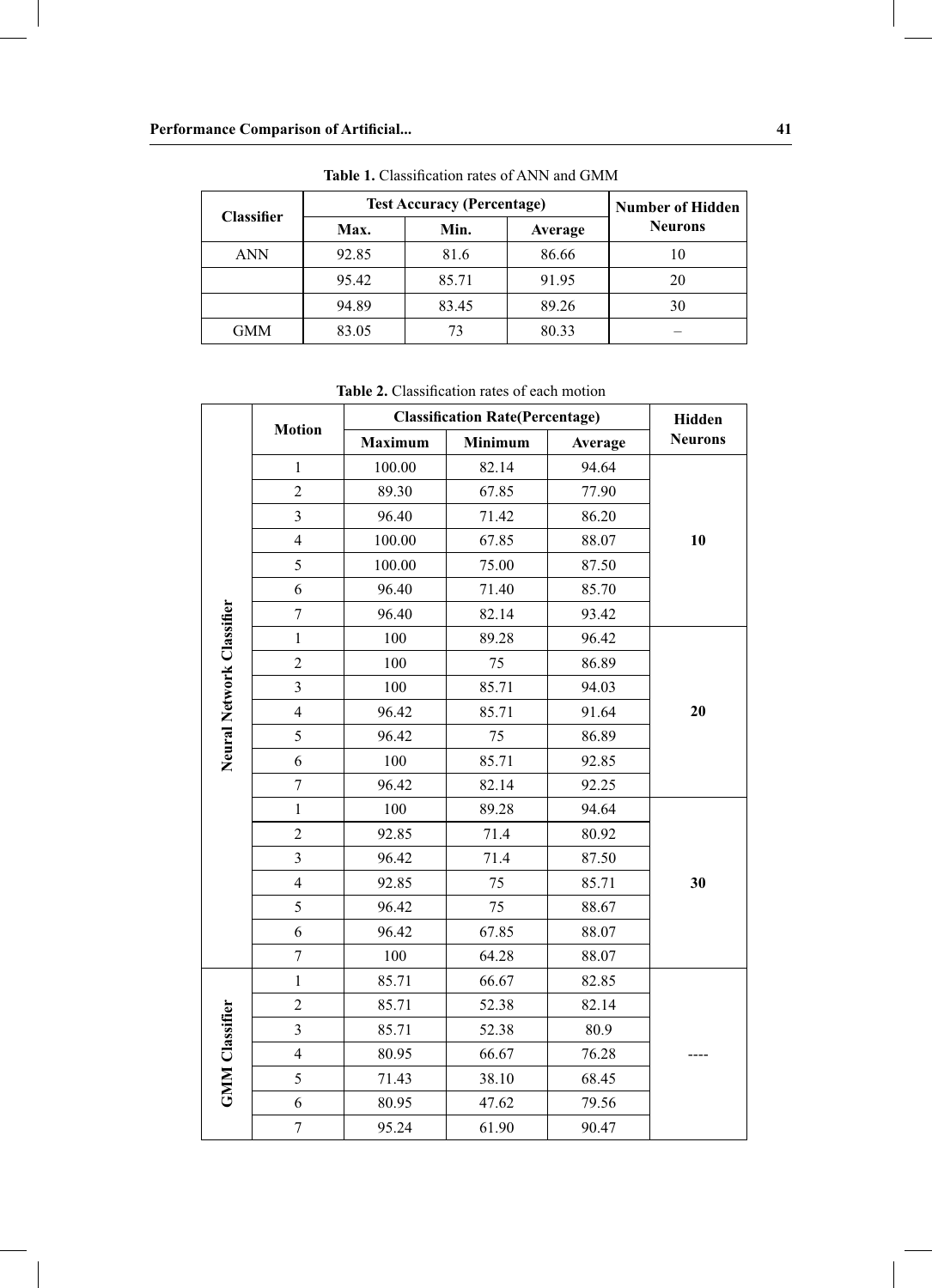of the ANN and the GMM classifiers the following study was performed. Using the same ANN model in Fig. 6 with 20 hidden neurons and the GMM model in Fig. 7, the classifiers were trained 10 times and the results were recorded. During the training, the individual feature vectors and their combinations were used instead of using all feature vectors. The results are shown in Table 3 and Table 4.

 According to Table 3, the SSC feature vector had the highest performance with 68.26% classification performance in ANN and 59.18% classification performance

| Feature<br><b>Numbers</b> | <b>Feature</b><br><b>Names</b> | <b>ANN</b><br><b>Classification Rates(%)</b> |                |         | <b>GMM</b>                      |                |         |  |
|---------------------------|--------------------------------|----------------------------------------------|----------------|---------|---------------------------------|----------------|---------|--|
|                           |                                |                                              |                |         | <b>Classification Rates (%)</b> |                |         |  |
|                           |                                | <b>Maximum</b>                               | <b>Minimum</b> | Average | <b>Maximum</b>                  | <b>Minimum</b> | Average |  |
| 1                         | <b>MAV</b>                     | 69.86                                        | 56.63          | 63.87   | 54.86                           | 40.24          | 48.29   |  |
| 2                         | <b>WAMP</b>                    | 70.09                                        | 61.22          | 65.01   | 61.57                           | 48.43          | 54.10   |  |
| 3                         | ZС                             | 68.36                                        | 52.04          | 63.31   | 64.27                           | 51.49          | 59.08   |  |
| 4                         | VAR                            | 60.71                                        | 42.85          | 55.10   | 47.24                           | 35.48          | 40.14   |  |
| 5                         | <b>SSC</b>                     | 73.46                                        | 60.71          | 68.26   | 66.85                           | 50.18          | 59.18   |  |
| 6                         | WL                             | 72.95                                        | 61.73          | 66.58   | 61.23                           | 47.56          | 55.78   |  |
| 7                         | SSI                            | 62.48                                        | 48.46          | 55.51   | 37.45                           | 27.36          | 30.61   |  |
| 8                         | <b>AFB</b>                     | 62.75                                        | 52.00          | 57.40   | 44.34                           | 31.42          | 38.78   |  |
| 9                         | MF                             | 72.00                                        | 62.24          | 66.99   | 65.87                           | 45.86          | 55.10   |  |
| 10                        | MDF                            | 66.80                                        | 57.65          | 61.37   | 58.96                           | 43.27          | 53.06   |  |

**Table 3.** Classification rates of individual features

**Table 4.** Average classification rates of ANN and GMM classifiers according to features

| Feature        | <b>Feature</b><br><b>Names</b> | <b>Features</b>  |            | <b>Average Classification Rates</b><br>(Percentage) |  |  |
|----------------|--------------------------------|------------------|------------|-----------------------------------------------------|--|--|
| <b>Numbers</b> |                                |                  | <b>ANN</b> | <b>GMM</b>                                          |  |  |
|                |                                | 1,2,10           | 91.1       | 66.7                                                |  |  |
| 1              | MAV                            | 1,2,6            | 91.1       | 78.94                                               |  |  |
| $\overline{c}$ | <b>WAMP</b>                    | 1,2,3,6          | 91.24      | 71.46                                               |  |  |
| 3              | ZC                             | 1,2,3,5,6        | 93.72      | 78.94                                               |  |  |
| 4              | VAR                            | 1,2,3,4,5,6      | 93.87      | 76.22                                               |  |  |
| 5              | <b>SSC</b>                     | 1,2,3,4,5,6,9    | 94.23      | 80.33                                               |  |  |
| 6              | WL                             | 1,2,3,4,5,6,10   | 93.57      | 83.7                                                |  |  |
| 7              | SSI                            | 1,2,3,4,5,6,9,10 | 94.08      | 84.38                                               |  |  |
| 8              | AFB                            | 5,9              | 83.57      | 76.57                                               |  |  |
| 9              | МF                             | 5,6,9            | 91.27      | 74.14                                               |  |  |
| 10             | <b>MDF</b>                     | 2,5,6,9          | 93.36      | 81.42                                               |  |  |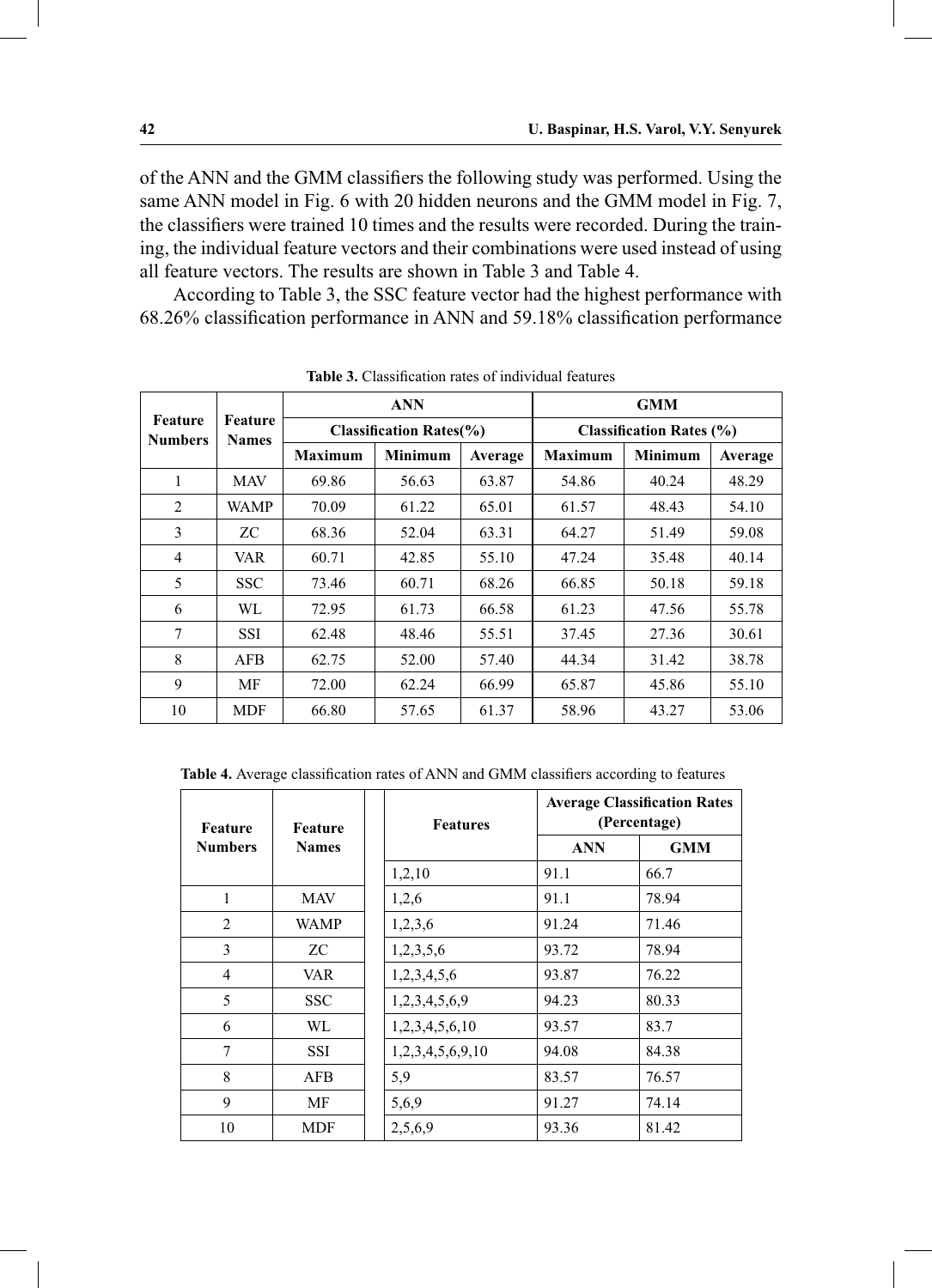in the GMM respectively. Other feature vectors that provide high classification rates were MF, WL, WAMP and ZC. The feature vectors that performed the lowest classification rates were VAR, SSI and AFB.

 In Table 4, the averages of classification performances for the combination of the selected feature vectors are shown. In the study, 11 different combinations of the feature vectors were tested.

 As can be seen from Table 4, the classification rates of the ANN and the GMM based classifiers' performances were increasing with the number of the feature vectors' but it did not provided any significant advance in the classifiers' performances especially for the ANN classifier. Also this study showed that the used frequency domain features increase the GMM classifiers' performance more than the ANN classifiers'.

## **4. Conclusion**

In this paper, firstly, it was investigated which type of wavelet, threshold selection rule and threshold method would provide the best result for denoising of the sEMG signals. This study also illustrated that the bior1.1 wavelet type, the SURE threshold selection rule and the hard threshold method provided the best SNR values on the synthetic signal.

 The classifications of seven hand motions were realized with the ANN and the GMM classifiers using the sEMG signals. In this study, the feedforward backpropagation ANN was used and it was tested separately for the different numbers of hidden neurons (10, 20 and 30). The experimental results showed that the ANN classifiers outperformed the GMM classifiers and the network with 20 hidden neurons gave better results when compared to others. During the training of classifiers, 10 different feature vectors were used.

 In the previous studies [21, 22], the effects of feature vectors were not added to the papers. In our study, the effects of the extracted individual feature vectors and the combination of the feature vectors were investigated based on the classification of the hand motions. According to our study, the individual feature vectors did not exhibit the right capability to classify the right motion for applications. The SSC feature vector had the highest classification rates of 68.26% and 59.18% using the ANN and the GMM classifiers, respectively. Besides this, a combination of three or four feature vectors, instead of using all feature vectors, delivered enough data for getting the high classification rates. Our study showed that the feature vectors 2(WAMP), 5(SSC), 6(WL) and 9(MF) can classify the motions with 93.36% and 81.42% accuracy using the ANN and the GMM classifiers, respectively.

 Furthermore, the classification performances were examined according to the motion. The results showed that motion 1(hand open) and motion 7(hand close) had the highest classification rates both in the ANN and the GMM based classification.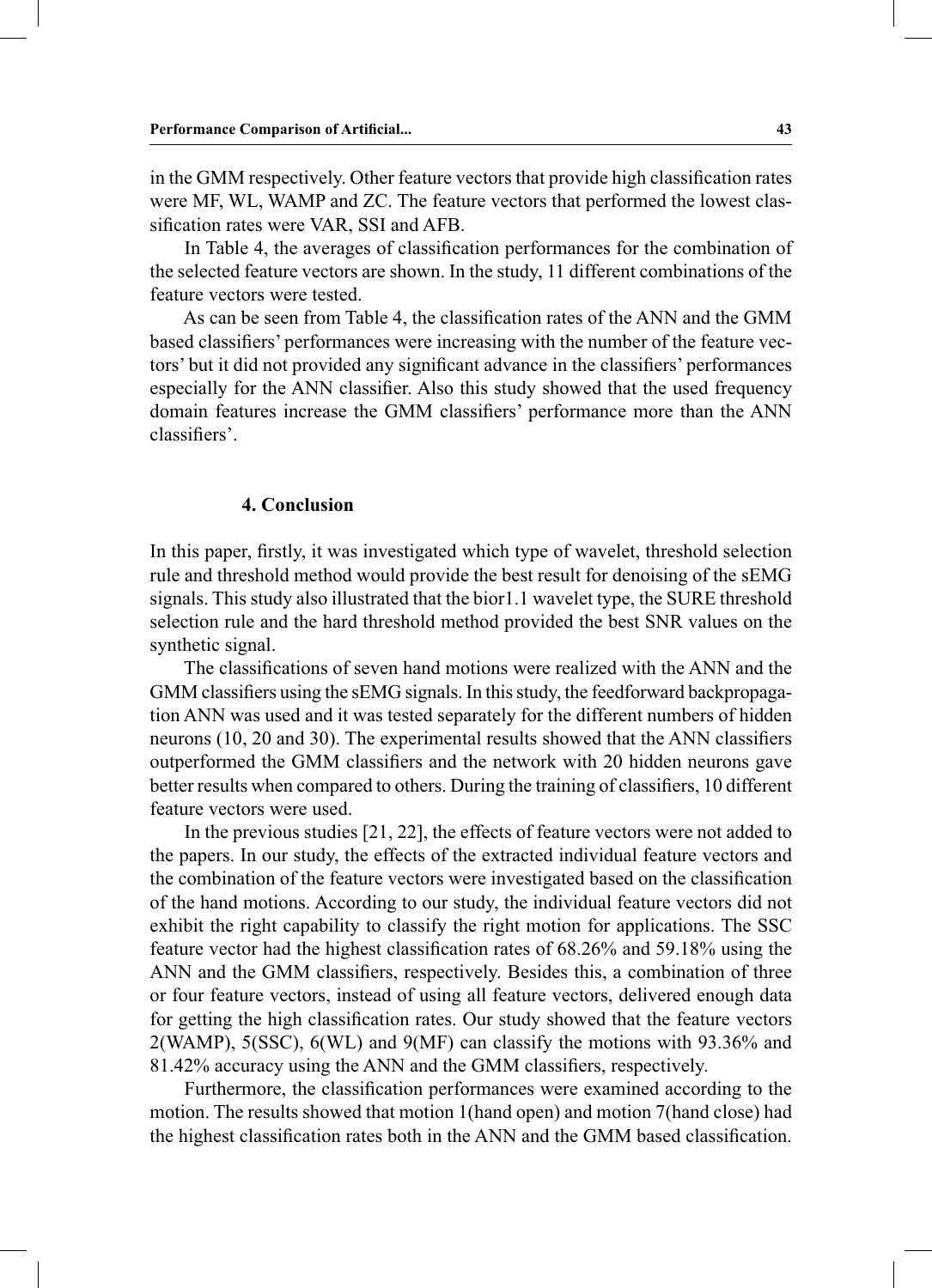While, motion 2 (wrist pronation) had the lowest classification rates in the ANN based classification, motion 4 (wrist supination) had the lowest classification rates in the GMM based classification. Their classification rates could be increased by using extra electrode or placing electrodes on the extensor muscles.

## **References**

- 1. Kiguchi K., Tanaka T., Fukuda T.: Neuro-fuzzy control of a robotic exoskeleton with EMG signals. Fuzzy Systems. IEEE Transactions 2004, 12(4), 481–490.
- 2. Tenore F., Ramos A., Fahmy A., Acharya S., Etienne-Cummings R., Thakor N.V.: Towards the Control of Individual Fingers of a Prosthetic Hand Using Surface EMG Signals. In: Engineering in Medicine and Biology Society, 2007 EMBS 2007 29th Annual International Conference of the IEEE: 22–26 Aug. 2007, 2007, 6145–6148.
- 3. Huigen E., Peper A., Grimbergen C.: Investigation into the origin of the noise of surface electrodes. Medical and Biological Engineering and Computing 2002, 40(3), 332–338.
- 4. Reaz M.B.I., Hussain M., Mohd-Yasin F.: Techniques of EMG signal analysis: detection, processing, classification and applications. Biological procedures online 2006, 8(1), 11–35.
- 5. Jiang C.F., Kuo S.L.: A comparative study of wavelet denoising of surface Electromyographic signals. IEEE 2007, 1868–1871.
- 6. Andrade A.O., Nasuto S., Kyberd P., Sweeney-Reed C.M., Van Kanijn F.: EMG signal filtering based on empirical mode decomposition. Biomedical Signal Processing and Control 2006, 1(1), 44–55.
- 7. Phinyomark A., Limsakul C., Phukpattaranont P.: An optimal wavelet function based on wavelet denoising for multifunction myoelectric control. IEEE 2009, 1098–1101.
- 8. Chan F.H.Y., Yong-Sheng Y., Lam F.K., Yuan-Ting Z., Parker P.A.: Fuzzy EMG classification for prosthesis control. Rehabilitation Engineering. IEEE Transactions 2000, 8(3), 305–311.
- 9. Karlik B., Osman Tokhi M., Alci M.: A fuzzy clustering neural network architecture for multifunction upper-limb prosthesis. Biomedical Engineering. IEEE Transactions 2003, 50(11), 1255–1261.
- 10. Khezri M., Jahed M.: Real-time intelligent pattern recognition algorithm for surface EMG signals. Biomedical engineering online 2007, 6(1), 45.
- 11. Bashamajian J., De Luca C.: Muscles Alive Baltimore. MD Williams & Wilkins 1985.
- 12. Hudgins B., Parker P., Scott R.N.: A new strategy for multifunction myoelectric control. Biomedical Engineering. IEEE Transactions 1993, 40(1), 82–94.
- 13. Englehart K., Hudgin B., Parker P.A.: A wavelet-based continuous classification scheme for multifunction myoelectric control. Biomedical Engineering. IEEE Transactions 2001, 48(3), 302–311.
- 14. Krysztoforski K., Wolczowski A., Bedzinski R., Helt K.: Recognition of palm finger movements on the basis of EMG signals with application of wavelets. TASK Quarterly 2004, 8(2), 269–280.
- 15. Yonghong H., Englehart K.B., Hudgins B., Chan A.D.C.: A Gaussian mixture model based classification scheme for myoelectric control of powered upper limb prostheses. Biomedical Engineering, IEEE Transactions 2005, 52(11), 1801–1811.
- 16. Phinyomark A., Limsakul C., Phukpattaranont P.: A novel feature extraction for robust EMG pattern recognition. Arxiv preprint arXiv:09123973 2009.
- 17. Pauk J.: Different techniques for EMG signal processing. Vibromechanika Journal of Vibroengineering 2008, 10(4).
- 18. Boostani R., Moradi M.H.: Evaluation of the forearm EMG signal features for the control of a prosthetic hand. Physiological Measurement 2003, 24, 309.
- 19. More J.: The Levenberg-Marquardt algorithm: implementation and theory. Numerical Analysis 1978, 105–116.